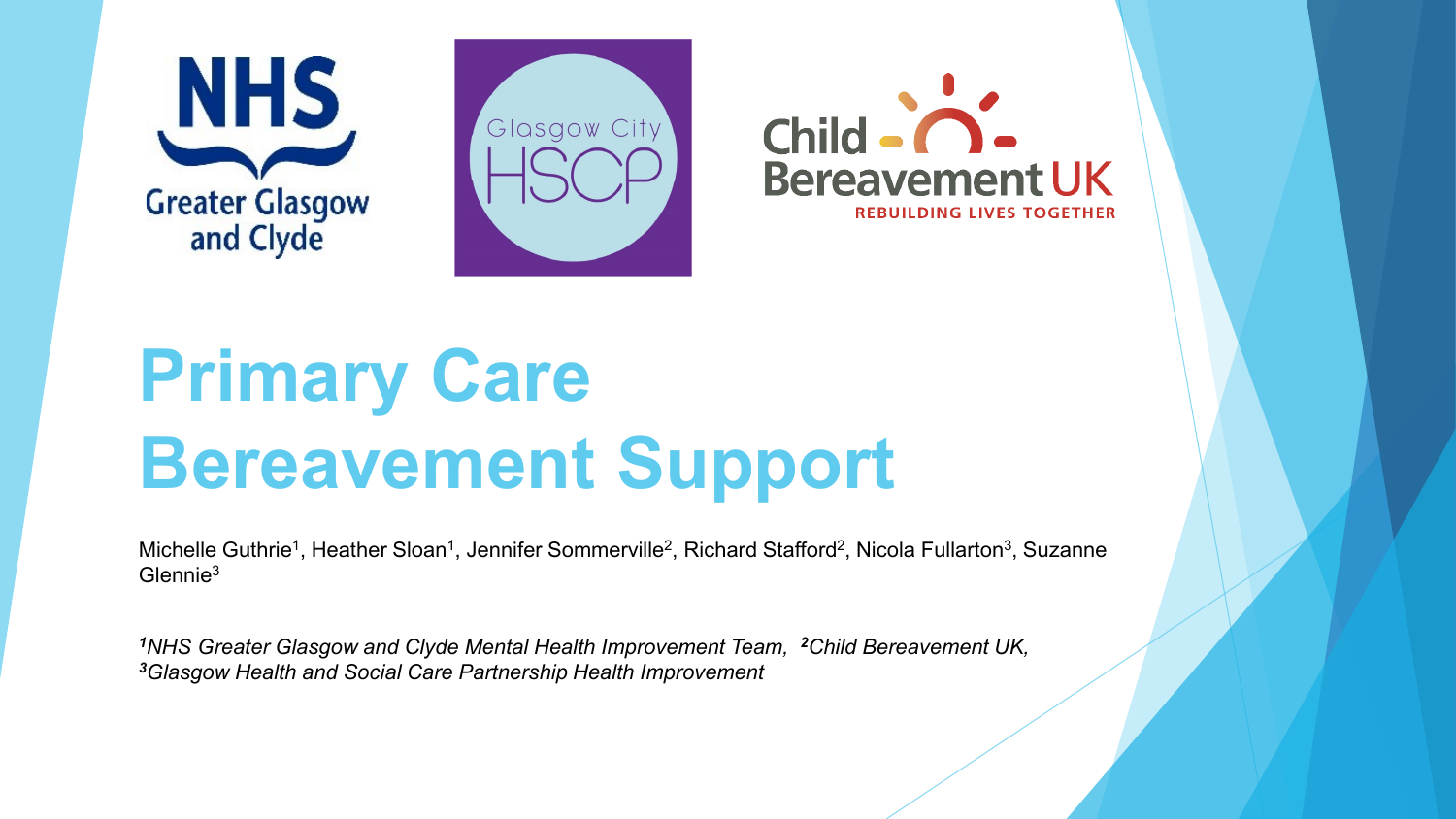### **Background**

- The Primary Care Mental Wellbeing Model is an evidence based approach taken by Glasgow City Health and Social Care Partnership to consider mental health issues in primary care and develop a range of responses to address these.
- Bereavement is one of the most distraught and painful human experiences but it is something that everyone encounters at some stage in their lives. Grief can also affect mental health and for those experiencing mental health issues grief can worsen the symptoms. Many individuals experiencing bereavement in the community present frequently in General Practice, as the grief response can at times feel overwhelming leading individuals to think that there is something "medically" wrong with them. More often than not these individuals do not require medical intervention or specialist support.
- The NHS Greater Glasgow Mental Health Improvement Team, submitted a successful project brief to the Glasgow City Primary Care Mental Wellbeing Model Steering Group with the aim of increasing Primary Care staff knowledge and awareness of bereavement and of services and resources to support patients and staff who are grieving.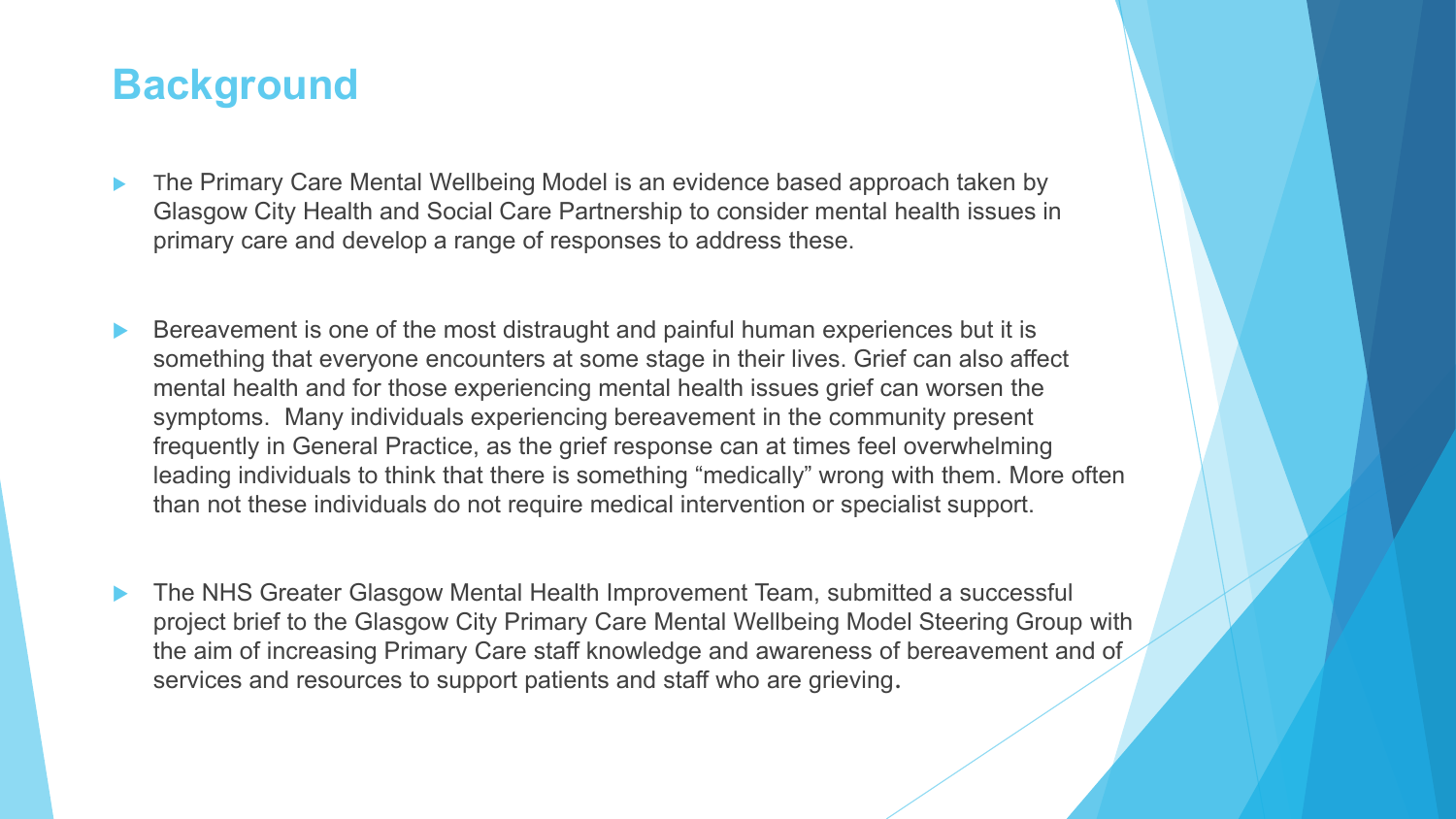## **Delivery and Content**

- ▶ Child Bereavement UK, an experienced bereavement training provider were commissioned to deliver the training
- Given the sensitivity of the topic area and the unfolding of the pandemic situation, places on the webinar were capped at 16. This was to allow the trainers the capacity to provide a safe and supportive environment for participants
- The webinar lasted 1.5 hours
- The NHS GGC Mental Health Improvement Team developed two resources; a poster and staff guide which were promoted and shared at the webinar

#### **Webinar Outcomes**

- To increase staff awareness and knowledge of bereavement and grief
- To consider how we can support someone who is grieving
- To increase awareness of support and signposting individuals and families to supports appropriate to their needs.

"Concise, fantastic with lots of real world situations that helps understand the context. Really brilliant."

"Training was very helpful for my current role. The delivery was brilliant considering it was via zoom - no issues at all. Thanks again."